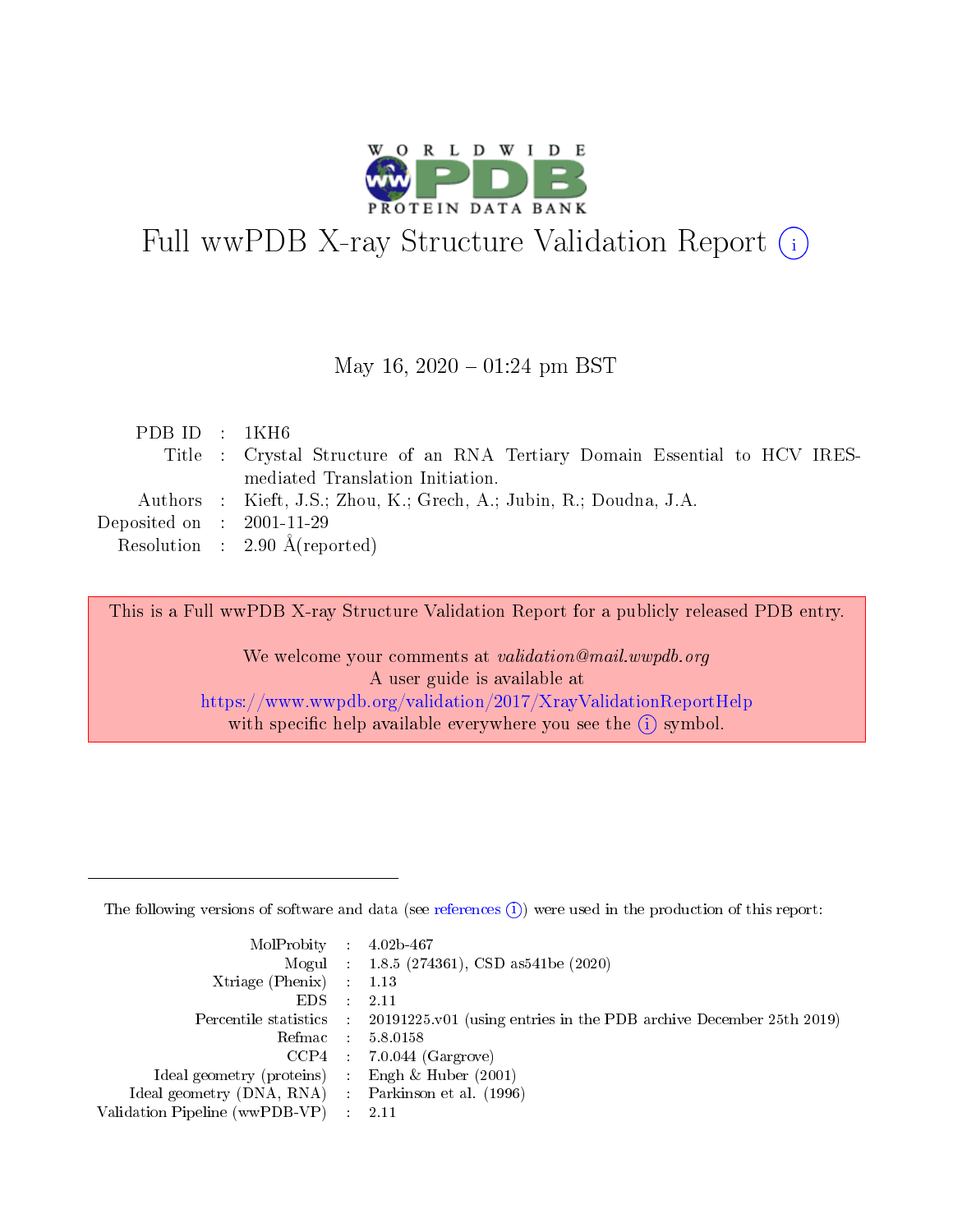# 1 [O](https://www.wwpdb.org/validation/2017/XrayValidationReportHelp#overall_quality)verall quality at a glance  $(i)$

The following experimental techniques were used to determine the structure: X-RAY DIFFRACTION

The reported resolution of this entry is 2.90 Å.

Percentile scores (ranging between 0-100) for global validation metrics of the entry are shown in the following graphic. The table shows the number of entries on which the scores are based.



Metric Whole archive  $(\#\text{Entries})$ Similar resolution  $(\#\text{Entries}, \, \text{resolution range}(\text{A}))$  $R_{free}$  130704 1957 (2.90-2.90) Clashscore | 141614 | 2172 (2.90-2.90) RSRZ outliers | 127900 1906 (2.90-2.90) RNA backbone 3102 1007 (3.16-2.64)

The table below summarises the geometric issues observed across the polymeric chains and their fit to the electron density. The red, orange, yellow and green segments on the lower bar indicate the fraction of residues that contain outliers for  $\geq=3$ , 2, 1 and 0 types of geometric quality criteria respectively. A grey segment represents the fraction of residues that are not modelled. The numeric value for each fraction is indicated below the corresponding segment, with a dot representing fractions  $\epsilon = 5\%$  The upper red bar (where present) indicates the fraction of residues that have poor fit to the electron density. The numeric value is given above the bar.

| Mol | $\gamma_{\text{hoin}}$<br>uam | $\mathop{\rm Length}$ |     | Quality of chain |    |
|-----|-------------------------------|-----------------------|-----|------------------|----|
| л.  | $\sim$ $\sim$                 | $\sim$ 0<br>'n<br>ಀಀ  | 36% | 53%              | 9% |

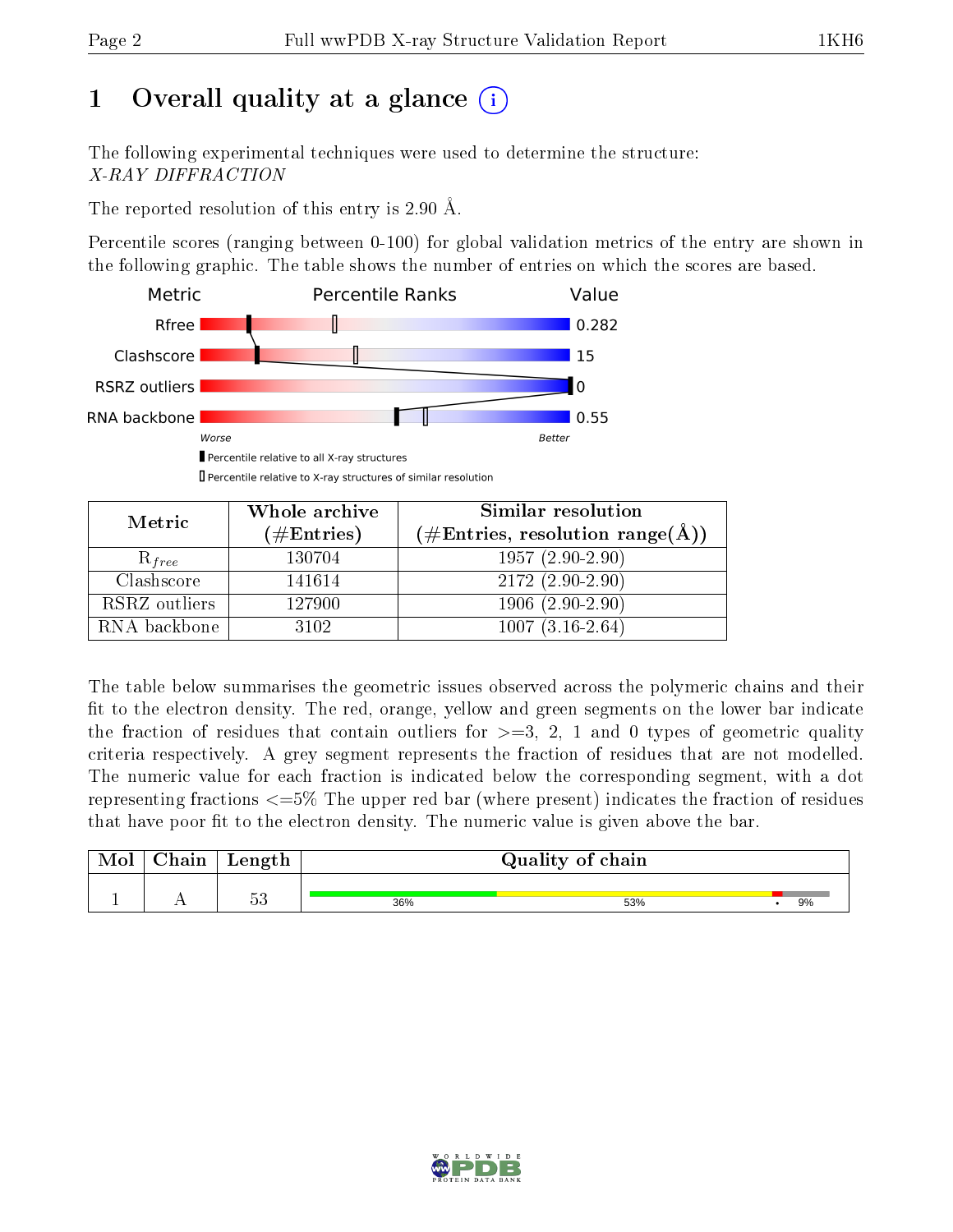# 2 Entry composition  $(i)$

There is only 1 type of molecule in this entry. The entry contains 1025 atoms, of which 0 are hydrogens and 0 are deuteriums.

In the tables below, the ZeroOcc column contains the number of atoms modelled with zero occupancy, the AltConf column contains the number of residues with at least one atom in alternate conformation and the Trace column contains the number of residues modelled with at most 2 atoms.

Molecule 1 is a RNA chain called JIIIabc.

| Mol | $\text{Chain}$ | Residues | Atoms        |    |     |         | ZeroOcc | $\mid$ AltConf $\mid$ Trace $\mid$ |  |  |  |
|-----|----------------|----------|--------------|----|-----|---------|---------|------------------------------------|--|--|--|
|     |                | 48       | Total<br>025 | Вr | 458 | $190\,$ | 325     | 46                                 |  |  |  |

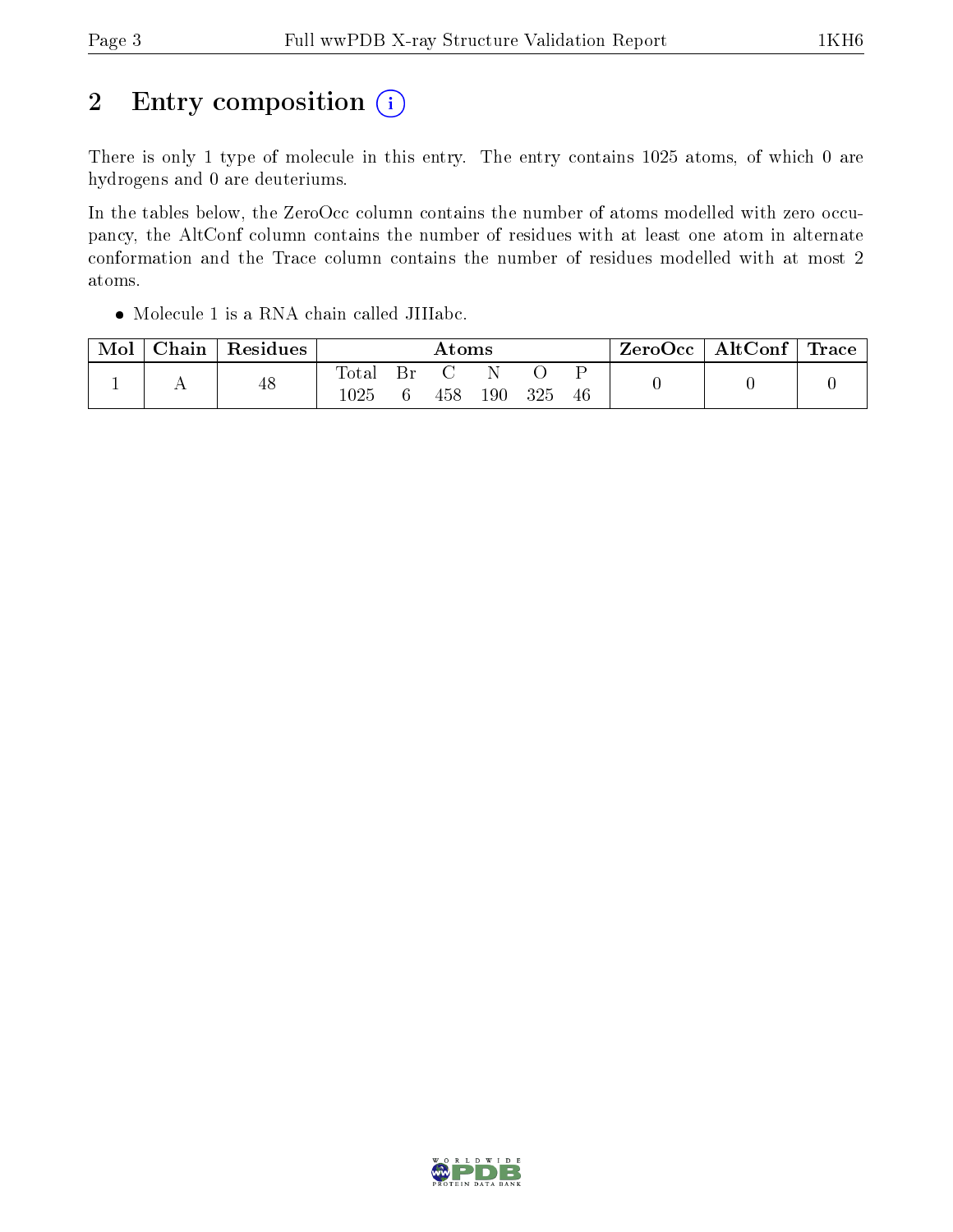## 3 Residue-property plots  $(i)$

These plots are drawn for all protein, RNA and DNA chains in the entry. The first graphic for a chain summarises the proportions of the various outlier classes displayed in the second graphic. The second graphic shows the sequence view annotated by issues in geometry and electron density. Residues are color-coded according to the number of geometric quality criteria for which they contain at least one outlier: green  $= 0$ , yellow  $= 1$ , orange  $= 2$  and red  $= 3$  or more. A red dot above a residue indicates a poor fit to the electron density (RSRZ  $> 2$ ). Stretches of 2 or more consecutive residues without any outlier are shown as a green connector. Residues present in the sample, but not in the model, are shown in grey.

• Molecule 1: JIIIabc



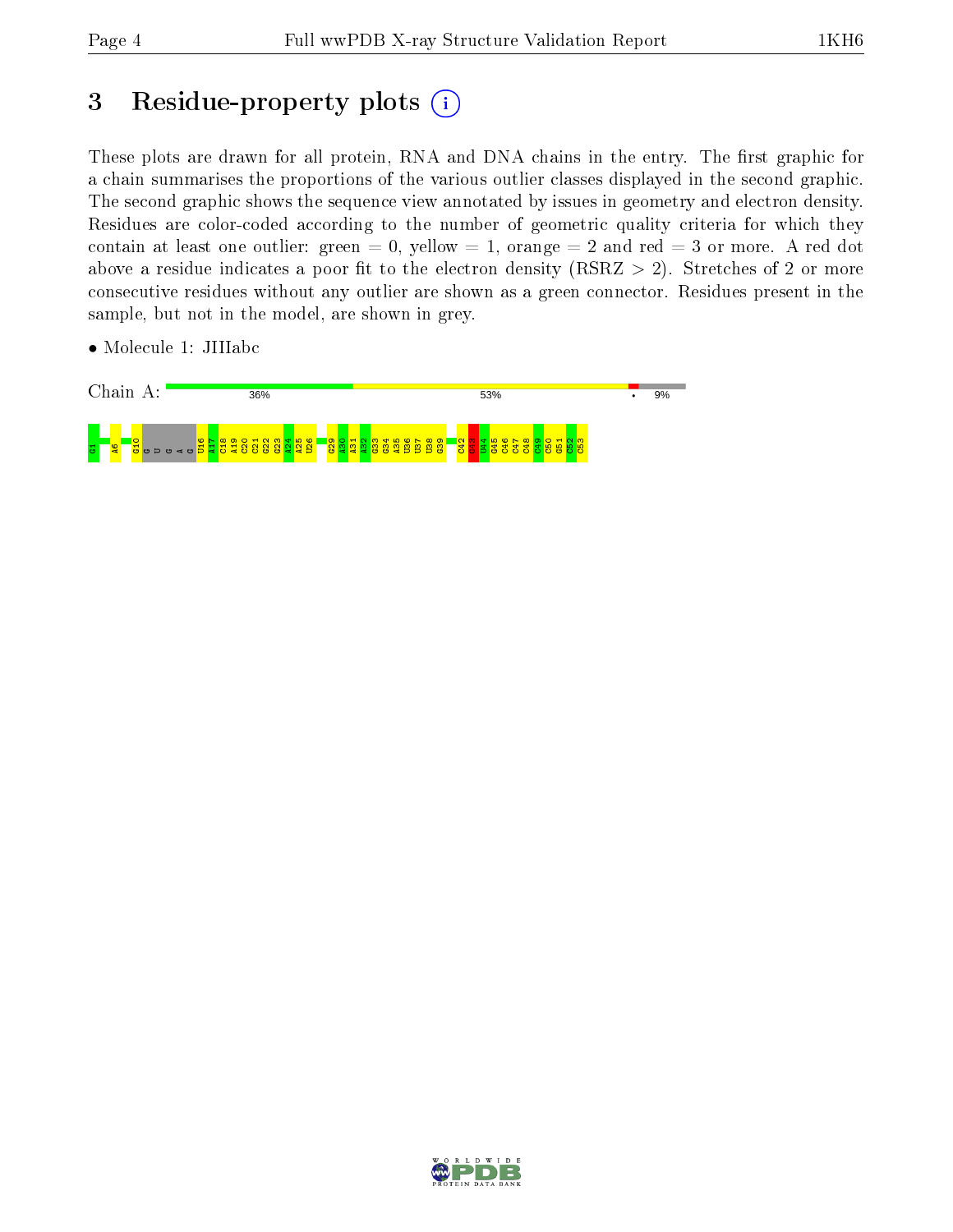## 4 Data and refinement statistics  $(i)$

| Property                                                                | Value                                             | Source     |
|-------------------------------------------------------------------------|---------------------------------------------------|------------|
| Space group                                                             | P 42 21 2                                         | Depositor  |
| Cell constants                                                          | $66.53\text{\AA}$<br>66.53Å<br>95.85Å             | Depositor  |
| a, b, c, $\alpha$ , $\beta$ , $\gamma$                                  | $90.00^\circ$<br>$90.00^\circ$<br>$90.00^{\circ}$ |            |
| Resolution $(A)$                                                        | 50.00<br>$-2.90$                                  | Depositor  |
|                                                                         | 38.89<br>$-2.72$                                  | <b>EDS</b> |
| % Data completeness                                                     | $95.9(50.00-2.90)$                                | Depositor  |
| (in resolution range)                                                   | 92.6 (38.89-2.72)                                 | <b>EDS</b> |
| $R_{merge}$                                                             | (Not available)                                   | Depositor  |
| $\mathrm{R}_{sym}$                                                      | (Not available)                                   | Depositor  |
| $\langle I/\sigma(I) \rangle^{-1}$                                      | $1.55$ (at 2.73Å)                                 | Xtriage    |
| Refinement program                                                      | <b>CNS</b>                                        | Depositor  |
|                                                                         | $\overline{0.283}$ ,<br>0.279                     | Depositor  |
| $R, R_{free}$                                                           | 0.295,<br>0.282                                   | DCC        |
| $\mathcal{R}_{free}$ test set                                           | 1072 reflections $(10.14\%)$                      | wwPDB-VP   |
| Wilson B-factor $(A^2)$                                                 | 62.3                                              | Xtriage    |
| Anisotropy                                                              | 0.721                                             | Xtriage    |
| Bulk solvent $k_{sol}(\mathrm{e}/\mathrm{A}^3),\,B_{sol}(\mathrm{A}^2)$ | 0.15, 6.0                                         | <b>EDS</b> |
| L-test for twinning <sup>2</sup>                                        | $< L >$ = 0.48, $< L^2 >$ = 0.32                  | Xtriage    |
| Estimated twinning fraction                                             | No twinning to report.                            | Xtriage    |
| $F_o, F_c$ correlation                                                  | 0.89                                              | <b>EDS</b> |
| Total number of atoms                                                   | 1025                                              | wwPDB-VP   |
| Average B, all atoms $(A^2)$                                            | 55.0                                              | wwPDB-VP   |

Xtriage's analysis on translational NCS is as follows: The largest off-origin peak in the Patterson function is  $5.67\%$  of the height of the origin peak. No significant pseudotranslation is detected.

<sup>&</sup>lt;sup>2</sup>Theoretical values of  $\langle |L| \rangle$ ,  $\langle L^2 \rangle$  for acentric reflections are 0.5, 0.333 respectively for untwinned datasets, and 0.375, 0.2 for perfectly twinned datasets.



<span id="page-4-1"></span><span id="page-4-0"></span><sup>1</sup> Intensities estimated from amplitudes.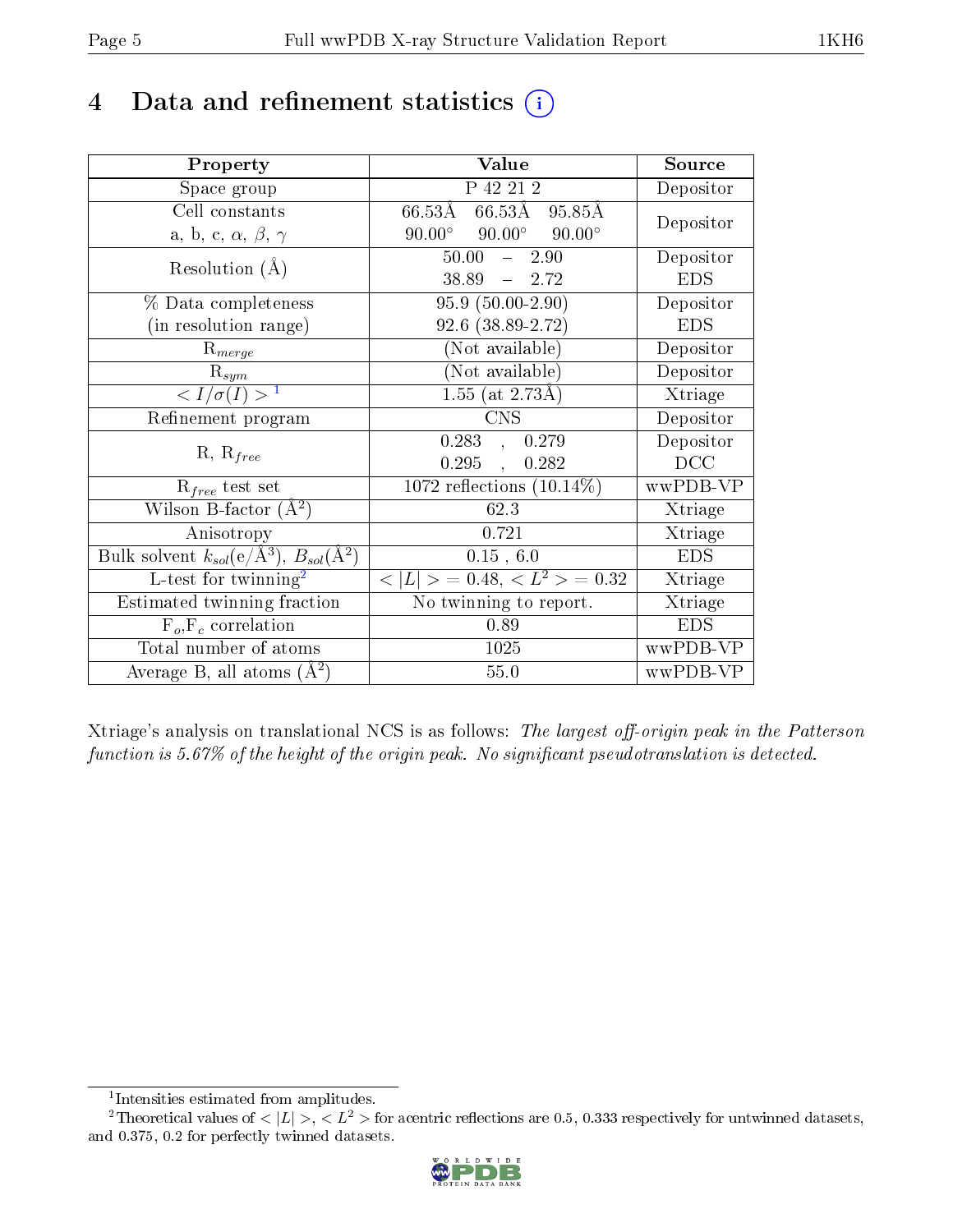# 5 Model quality  $(i)$

### 5.1 Standard geometry  $(i)$

Bond lengths and bond angles in the following residue types are not validated in this section: 5BU

The Z score for a bond length (or angle) is the number of standard deviations the observed value is removed from the expected value. A bond length (or angle) with  $|Z| > 5$  is considered an outlier worth inspection. RMSZ is the root-mean-square of all Z scores of the bond lengths (or angles).

|  | $Mol$   Chain |      | Bond lengths                            | Bond angles |                 |  |
|--|---------------|------|-----------------------------------------|-------------|-----------------|--|
|  |               |      | RMSZ $\mid \#  Z  > 5 \mid$ RMSZ $\mid$ |             | $\# Z  > 5$     |  |
|  |               | 0.54 | 0/1013                                  | 0.74        | $1/1581(0.1\%)$ |  |

Chiral center outliers are detected by calculating the chiral volume of a chiral center and verifying if the center is modelled as a planar moiety or with the opposite hand.A planarity outlier is detected by checking planarity of atoms in a peptide group, atoms in a mainchain group or atoms of a sidechain that are expected to be planar.

|  | $\mid$ Mol $\mid$ Chain $\mid$ #Chirality outliers $\mid$ #Planarity outliers $\mid$ |
|--|--------------------------------------------------------------------------------------|
|  |                                                                                      |

There are no bond length outliers.

All (1) bond angle outliers are listed below:

| Mol   Chain   Res   Type |  | Atoms                | Observed( $^{\circ}$ )   Ideal( $^{\circ}$ ) |     |
|--------------------------|--|----------------------|----------------------------------------------|-----|
|                          |  | $Q4'$ -C1'-N9   6.45 | 113.36                                       | 108 |

There are no chirality outliers.

All (3) planarity outliers are listed below:

| Mol | Chain | Res | Type | Group     |
|-----|-------|-----|------|-----------|
|     |       | 29  |      | Sidechain |
|     |       | 31  |      | Sidechain |
|     |       |     |      | Sidechain |

### 5.2 Too-close contacts  $(i)$

In the following table, the Non-H and H(model) columns list the number of non-hydrogen atoms and hydrogen atoms in the chain respectively. The H(added) column lists the number of hydrogen atoms added and optimized by MolProbity. The Clashes column lists the number of clashes within

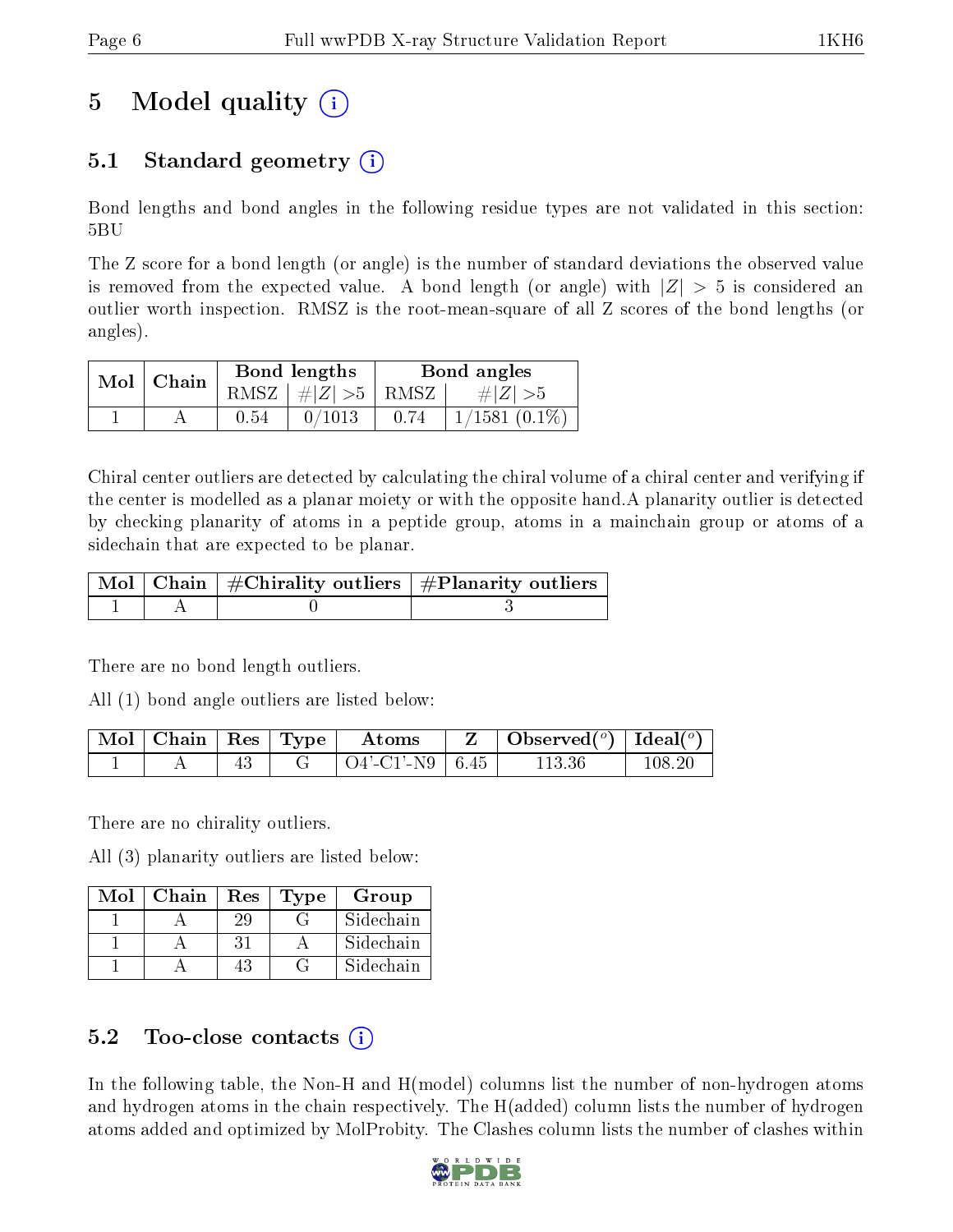the asymmetric unit, whereas Symm-Clashes lists symmetry related clashes.

| $\bf{Mol}$ |     |  | Chain   Non-H   H(model)   H(added)   Clashes   Symm-Clashes |
|------------|-----|--|--------------------------------------------------------------|
|            | 025 |  |                                                              |
|            | 025 |  |                                                              |

The all-atom clashscore is defined as the number of clashes found per 1000 atoms (including hydrogen atoms). The all-atom clashscore for this structure is 15.

All (22) close contacts within the same asymmetric unit are listed below, sorted by their clash magnitude.

|                                       |                           | Interatomic       | Clash         |
|---------------------------------------|---------------------------|-------------------|---------------|
| $\boldsymbol{\mathrm{Atom}\text{-}1}$ | Atom-2                    | distance $(A)$    | overlap $(A)$ |
| 1:A:25:A:H2'                          | 1:A:26:5BU:H6             | 1.61              | 0.82          |
| 1: A:20: C: H2'                       | 1: A:20: C:O2             | 1.92              | 0.69          |
| $1:A:\overline{19:A:H2'}$             | 1: A:20: C:O4'            | 1.98              | 0.64          |
| 1:A:25:A:H2'                          | 1:A:26:5BU:C6             | 2.28              | 0.61          |
| 1:A:47:C:O2'                          | 1: A:48: C:H5'            | 2.04              | 0.57          |
| 1: A:45: G:H2'                        | 1: A:46: C: C6            | 2.42              | 0.54          |
| 1: A: 10: G: O6                       | 1:A:21:C:N4               | 2.36              | 0.53          |
| 1:A:35:A:H2'                          | 1:A:36:5BU:H6             | 1.93              | 0.51          |
| $1:A.\overline{42:C:\overline{O2'}}$  | 1: A: 43: G: H5'          | 2.11              | 0.51          |
| 1: A: 16: 5BU: O2                     | 1: A: 16: 5BU: H2'        | 2.11              | 0.50          |
| 1: A:45: G:H2'                        | $1:A:46:C:\overline{H6}$  | 1.77              | 0.49          |
| 1:A:25:A:H3'                          | 1: A:26:5BU:BR            | 2.68              | 0.48          |
| 1: A:20: C:O2                         | 1: A:20: C:C2'            | 2.58              | 0.46          |
| 1: A: 25: A: O2'                      | 1: A:26:5BU:H5'           | $\overline{2.15}$ | 0.46          |
| 1:A:6:A:H3'                           | 1: A:38:5BU:O2'           | 2.16              | 0.46          |
| 1: A:42:C:C2'                         | 1: A:43: G:H5'            | 2.47              | 0.44          |
| $1:A:33:\overline{G:O2'}$             | $1:A:34:\overline{G:H5'}$ | 2.18              | 0.44          |
| $1: A:50: \overline{C:2}$             | 1: A:51: G:H5'            | 2.48              | 0.43          |
| 1: A:22: G:H2'                        | 1:A:23:G:H8               | 1.83              | 0.43          |
| 1: A: 18: C: C2                       | 1:A:19:A:C8               | 3.07              | 0.43          |
| 1: A:50: C:O2'                        | 1: A:51: G:H5'            | $2.19\,$          | 0.42          |
| 1: A:6: A: N7                         | 1:A:37:5BU:O2'            | 2.54              | 0.40          |

There are no symmetry-related clashes.

#### 5.3 Torsion angles (i)

#### 5.3.1 Protein backbone (i)

There are no protein molecules in this entry.

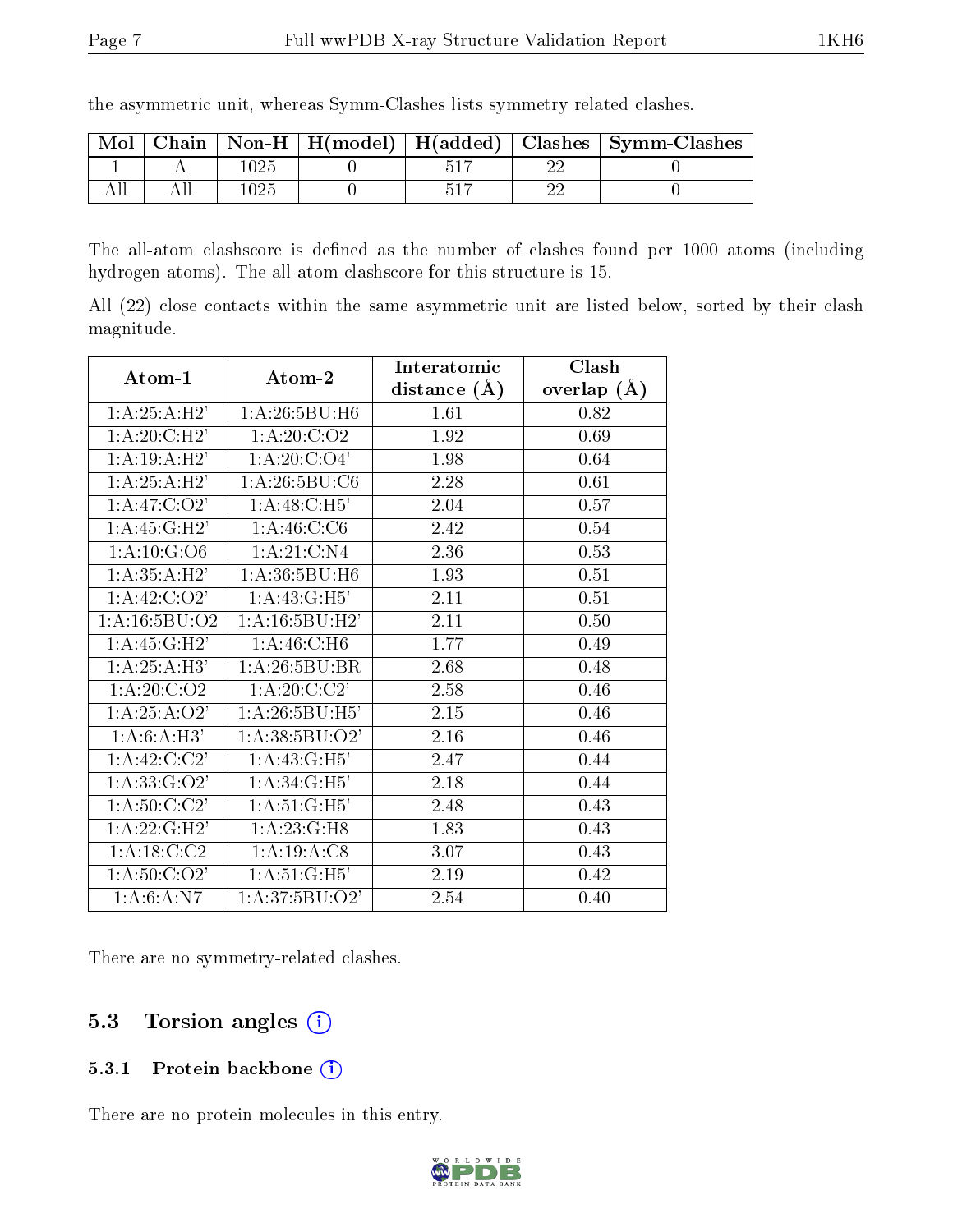#### 5.3.2 Protein sidechains  $\hat{1}$

There are no protein molecules in this entry.

#### $5.3.3$  RNA  $(i)$

|  |                  | Mol   Chain   Analysed   Backbone Outliers   Pucker Outliers |  |
|--|------------------|--------------------------------------------------------------|--|
|  | $45/53$ $(84\%)$ | 2(4%)                                                        |  |

All (2) RNA backbone outliers are listed below:

| Mol | Chain | Res | l'ype |
|-----|-------|-----|-------|
|     |       |     |       |
|     |       |     |       |

There are no RNA pucker outliers to report.

#### 5.4 Non-standard residues in protein, DNA, RNA chains (i)

6 non-standard protein/DNA/RNA residues are modelled in this entry.

In the following table, the Counts columns list the number of bonds (or angles) for which Mogul statistics could be retrieved, the number of bonds (or angles) that are observed in the model and the number of bonds (or angles) that are defined in the Chemical Component Dictionary. The Link column lists molecule types, if any, to which the group is linked. The Z score for a bond length (or angle) is the number of standard deviations the observed value is removed from the expected value. A bond length (or angle) with  $|Z| > 2$  is considered an outlier worth inspection. RMSZ is the root-mean-square of all Z scores of the bond lengths (or angles).

| Mol<br>Chain<br>Type |   | Res | Link |            | <b>Bond lengths</b> |             | Bond angles |      |           |
|----------------------|---|-----|------|------------|---------------------|-------------|-------------|------|-----------|
|                      |   |     |      | Counts     | RMSZ                | # $ Z  > 2$ | Counts      | RMSZ | Z >2<br># |
| 5BU                  | А | 16  |      | 15, 19, 23 | 3.06                | $4(26\%)$   | 17,28,35    | 3.97 | 3(17%)    |
| 5BU                  | А | 37  |      | 15,22,23   | 3.16                | $4(26\%)$   | 17,32,35    | 3.83 | $2(11\%)$ |
| 5BU                  | А | 26  |      | 15,22,23   | 3.05                | $4(26\%)$   | 17,32,35    | 3.89 | 3(17%)    |
| 5BU                  | А | 44  |      | 15, 19, 23 | 3.00                | $4(26\%)$   | 17,28,35    | 3.98 | 3(17%)    |
| 5BU                  | А | 36  |      | 15,22,23   | 3.17                | $4(26\%)$   | 17,32,35    | 3.82 | $2(11\%)$ |
| 5BU                  | А | 38  |      | 15,22,23   | 2.97                | $3(20\%)$   | 17,32,35    | 4.18 | 4(23%)    |

In the following table, the Chirals column lists the number of chiral outliers, the number of chiral centers analysed, the number of these observed in the model and the number defined in the Chemical Component Dictionary. Similar counts are reported in the Torsion and Rings columns. '-' means no outliers of that kind were identified.

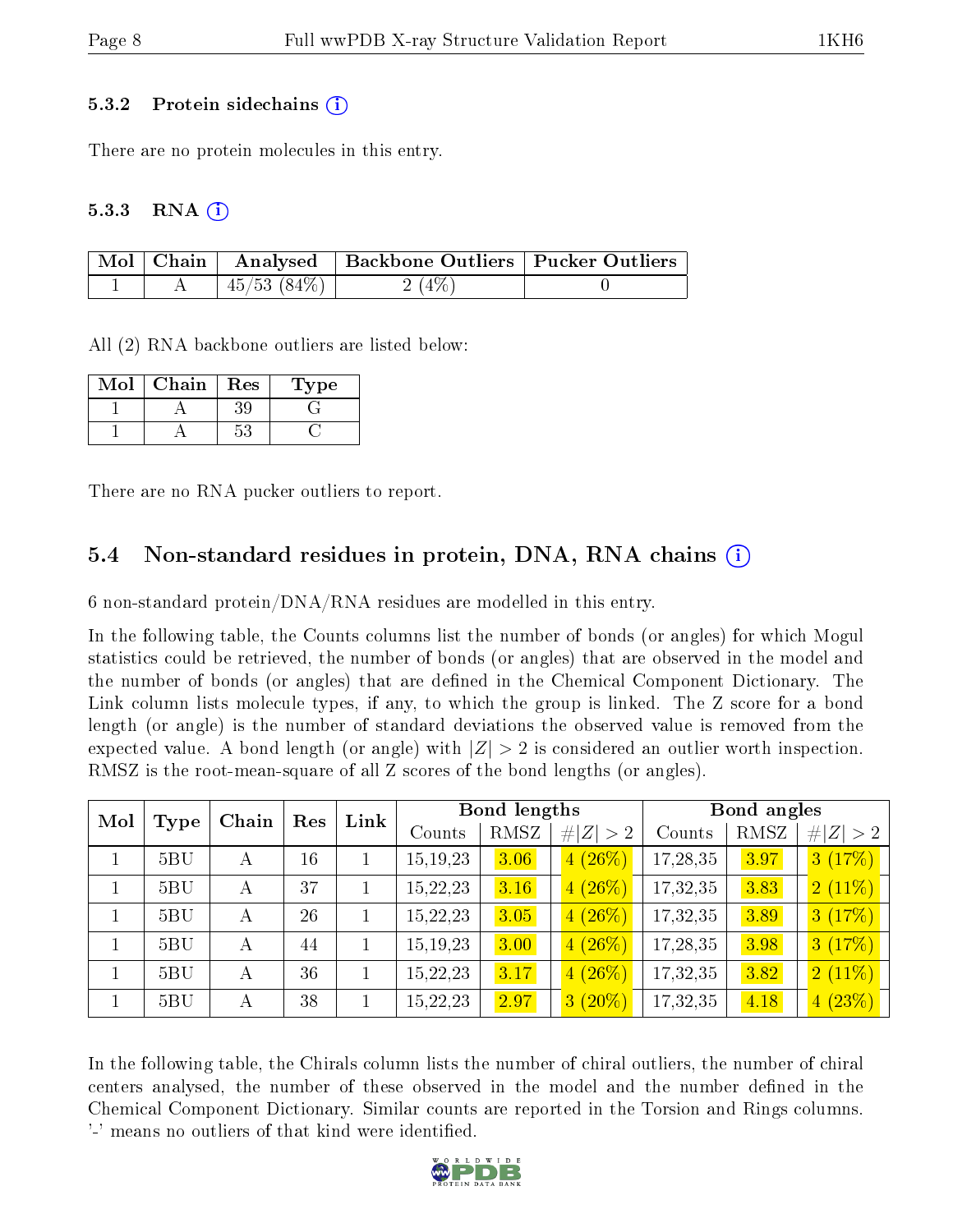| Mol | Type | Chain | $\operatorname{Res}% \left( \mathcal{N}\right) \equiv\operatorname{Res}(\mathcal{N}_{0})\cap\mathcal{N}_{1}$ | Link   Chirals | <b>Torsions</b>                   | Rings   |
|-----|------|-------|--------------------------------------------------------------------------------------------------------------|----------------|-----------------------------------|---------|
|     | 5BU  |       | 16                                                                                                           |                | $^{\prime}4/22/26$                | 0/2/2/2 |
|     | 5BU  |       | 37                                                                                                           |                | 0/5/25/26                         | 0/2/2/2 |
|     | 5BU  |       | 26                                                                                                           |                | 0/5/25/26                         | 0/2/2/2 |
|     | 5BU  |       | 44                                                                                                           |                | $^{\prime}4/22/26$ .              | 0/2/2/2 |
|     | 5BU  |       | 36                                                                                                           |                | 0/5/25/26                         | 0/2/2/2 |
|     | 5BU  |       | 38                                                                                                           |                | $^{\prime}5/25/$<br>$^{\prime}26$ | 0/2/2/2 |

|  |  | All (23) bond length outliers are listed below: |  |  |
|--|--|-------------------------------------------------|--|--|
|  |  |                                                 |  |  |

| Mol            | Chain          | Res    | <b>Type</b> | Atoms   | $\mathbf{Z}$ | Observed $(A)$ | $Ideal(\AA)$ |
|----------------|----------------|--------|-------------|---------|--------------|----------------|--------------|
| 1              | A              | 36     | 5BU         | $BR-C5$ | $-11.13$     | 1.58           | 1.90         |
| $\mathbf{1}$   | $\bf{A}$       | 37     | 5BU         | $BR-C5$ | $-10.76$     | 1.59           | 1.90         |
| $\mathbf{1}$   | $\bf{A}$       | 16     | 5BU         | $BR-C5$ | $-10.38$     | 1.60           | 1.90         |
| 1              | $\bf{A}$       | 26     | 5BU         | $BR-C5$ | $-10.18$     | 1.61           | 1.90         |
| 1              | $\bf{A}$       | 38     | 5BU         | $BR-C5$ | $-9.95$      | 1.61           | 1.90         |
| $\mathbf{1}$   | $\bf{A}$       | 44     | 5BU         | $BR-C5$ | $-9.57$      | 1.62           | 1.90         |
| 1              | $\bf{A}$       | 44     | 5BU         | $C4-C5$ | 5.01         | 1.44           | 1.38         |
| $\overline{1}$ | $\bf{A}$       | 38     | 5BU         | $C4-C5$ | 4.18         | 1.43           | 1.38         |
| $\mathbf 1$    | $\bf{A}$       | 37     | 5BU         | $C4-C5$ | 3.96         | 1.43           | 1.38         |
| $\mathbf{1}$   | $\bf{A}$       | 26     | 5BU         | $C4-C5$ | 3.92         | 1.43           | 1.38         |
| $\mathbf{1}$   | $\bf{A}$       | 16     | 5BU         | $C4-C5$ | 3.81         | 1.43           | 1.38         |
| $\mathbf{1}$   | $\bf{A}$       | 26     | 5BU         | $C4-N3$ | 3.32         | 1.38           | 1.33         |
| $\mathbf{1}$   | $\bf{A}$       | 36     | $5{\rm BU}$ | $C4-N3$ | 3.31         | 1.38           | 1.33         |
| $\overline{1}$ | $\bf{A}$       | 44     | 5BU         | $C4-N3$ | 3.28         | 1.38           | 1.33         |
| $\mathbf{1}$   | $\bf{A}$       | 38     | $5{\rm BU}$ | $C4-N3$ | 3.23         | 1.38           | 1.33         |
| $\mathbf{1}$   | $\bf{A}$       | $16\,$ | 5BU         | $C4-N3$ | 3.23         | 1.38           | 1.33         |
| $\mathbf{1}$   | $\bf{A}$       | 37     | 5BU         | $C4-N3$ | 3.14         | 1.38           | 1.33         |
| $\mathbf{1}$   | $\bf{A}$       | 36     | 5BU         | $C4-C5$ | 3.06         | 1.42           | 1.38         |
| $\overline{1}$ | $\bf{A}$       | 26     | 5BU         | $C6-C5$ | $-2.44$      | 1.34           | 1.39         |
| $\mathbf{1}$   | $\bf{A}$       | 16     | 5BU         | $C6-C5$ | $-2.34$      | 1.34           | 1.39         |
| $\mathbf{1}$   | $\bf{A}$       | 36     | $5{\rm BU}$ | $C6-C5$ | $-2.28$      | 1.34           | 1.39         |
| $\mathbf 1$    | $\bf{A}$       | 44     | 5BU         | $C6-C5$ | $-2.21$      | 1.34           | 1.39         |
| $\mathbf{1}$   | $\overline{A}$ | 37     | 5BU         | $C6-C5$ | $-2.18$      | 1.34           | 1.39         |

All (17) bond angle outliers are listed below:

| Mol | Chain | Res | Type | Atoms      | Z     | Observed $(°)$ | Ideal(°) |
|-----|-------|-----|------|------------|-------|----------------|----------|
|     |       | 38  | 5BU  | $C4-N3-C2$ | 14.25 | 127.17         | 115.14   |
|     |       | 16  | 5BU  | $C4-N3-C2$ | 14.23 | 127.15         | 115.14   |
|     |       | 44  | 5BU  | $C4-N3-C2$ | 14.03 | 126.99         | 115.14   |
|     |       | 26  | 5BU  | $C4-N3-C2$ | 13.83 | 126.82         | 115.14   |
|     |       | 36  | 5BU  | $C4-N3-C2$ | 13.64 | 126.66         | 115.14   |
|     |       | 37  | 5BU  | $C4-N3-C2$ | 13.57 | 126.60         | 115.14   |

Continued on next page...

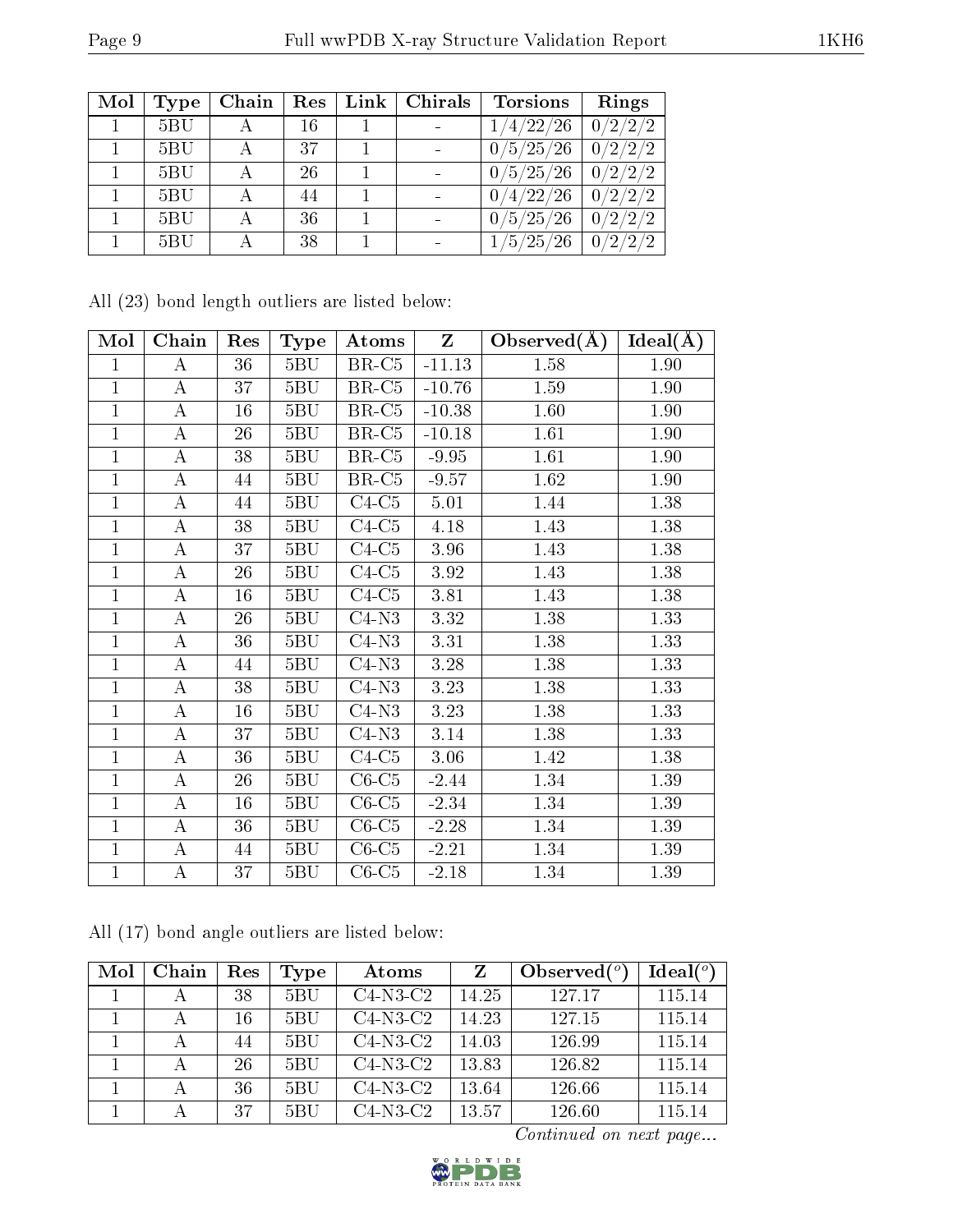| Mol          | Chain | Res | Type        | Atoms         | Z       | $\lambda$ Observed $(°)$ | $Ideal(^o)$ |
|--------------|-------|-----|-------------|---------------|---------|--------------------------|-------------|
| 1            | А     | 44  | 5BU         | $C5-C4-N3$    | $-7.60$ | 114.54                   | 123.64      |
| 1            | А     | 26  | 5BU         | $C5-C4-N3$    | $-7.46$ | 114.71                   | 123.64      |
| 1            | А     | 38  | 5BU         | $C5-C4-N3$    | $-7.41$ | 114.77                   | 123.64      |
| 1            | А     | 16  | 5BU         | $C5-C4-N3$    | $-7.40$ | 114.78                   | 123.64      |
| 1            | А     | 37  | $5{\rm BU}$ | $C5-C4-N3$    | $-7.12$ | 115.11                   | 123.64      |
| $\mathbf{1}$ | А     | 36  | $5{\rm BU}$ | $C5-C4-N3$    | $-7.04$ | 115.22                   | 123.64      |
| 1            | A     | 38  | 5BU         | $O3'-C3'-C2'$ | $-4.16$ | 98.37                    | 111.82      |
| 1            | А     | 38  | 5BU         | $C6-N1-C1'$   | 2.41    | 124.64                   | 119.24      |
| 1            | А     | 16  | 5BU         | $C5-C6-N1$    | 2.23    | 122.86                   | 119.97      |
|              | А     | 26  | 5BU         | $C5-C6-N1$    | 2.14    | 122.74                   | 119.97      |
|              | А     | 44  | 5BU         | $C5-C6-N1$    | 2.08    | 122.66                   | 119.97      |

Continued from previous page...

There are no chirality outliers.

All (2) torsion outliers are listed below:

| Mol | Chain | $\operatorname{Res}% \left( \mathcal{N}\right) \equiv\operatorname{Res}(\mathcal{N}_{0})\cap\mathcal{N}_{1}$ | 'Type | Atoms             |
|-----|-------|--------------------------------------------------------------------------------------------------------------|-------|-------------------|
|     |       | 16                                                                                                           | 5BI ' | $C2'$ -C1'-N1-C6  |
|     |       | 2 Q                                                                                                          | 5R I  | $O4'-C4'-C5'-O5'$ |

There are no ring outliers.

5 monomers are involved in 8 short contacts:

|  |    |     | Mol   Chain   Res   Type   Clashes   Symm-Clashes |
|--|----|-----|---------------------------------------------------|
|  | 16 | 5BU |                                                   |
|  | 37 | 5BU |                                                   |
|  | 26 | 5BU |                                                   |
|  | 36 | 5BU |                                                   |
|  | 38 | 5BU |                                                   |

### 5.5 Carbohydrates (i)

There are no carbohydrates in this entry.

### 5.6 Ligand geometry (i)

There are no ligands in this entry.

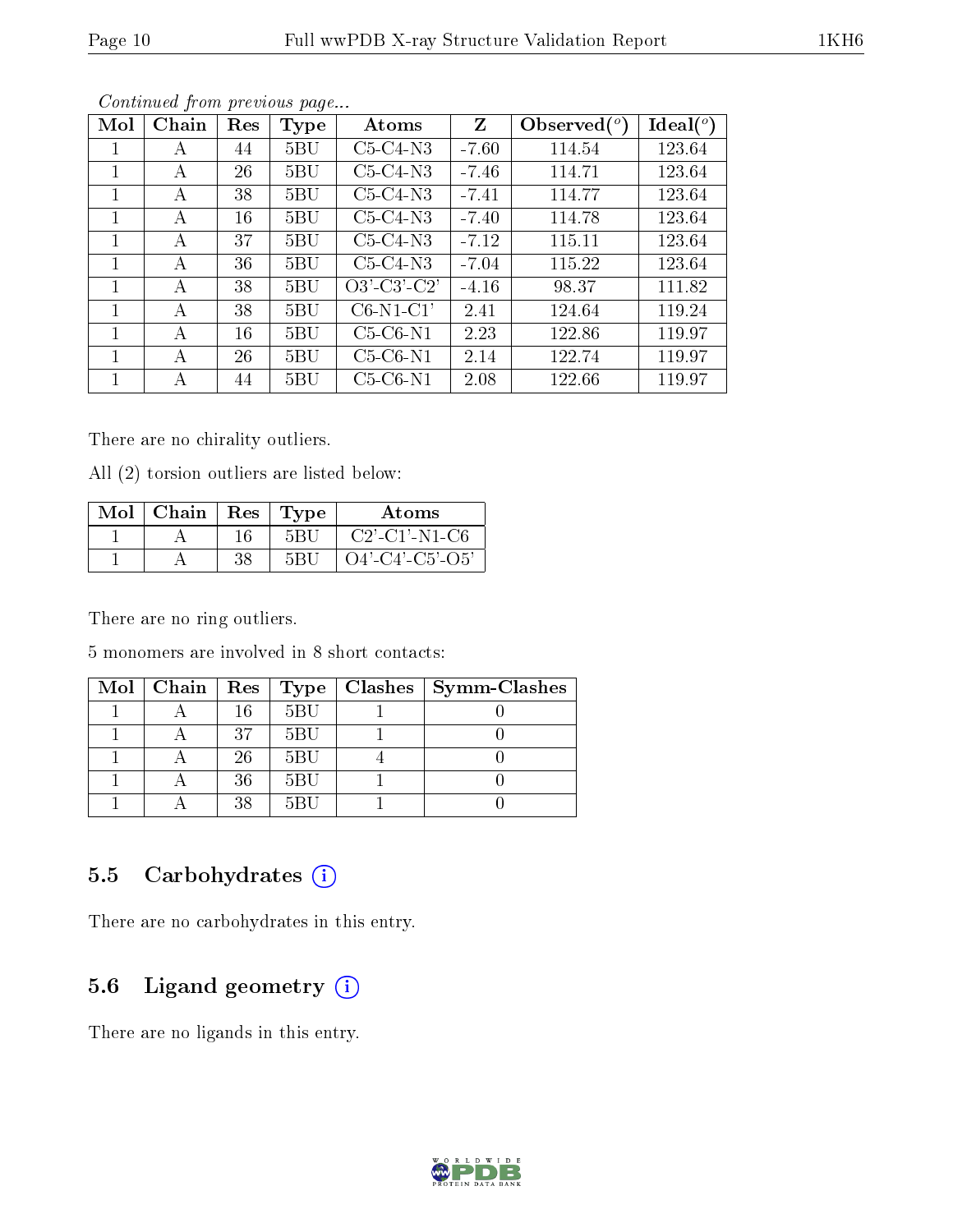## 5.7 [O](https://www.wwpdb.org/validation/2017/XrayValidationReportHelp#nonstandard_residues_and_ligands)ther polymers (i)

There are no such residues in this entry.

## 5.8 Polymer linkage issues (i)

There are no chain breaks in this entry.

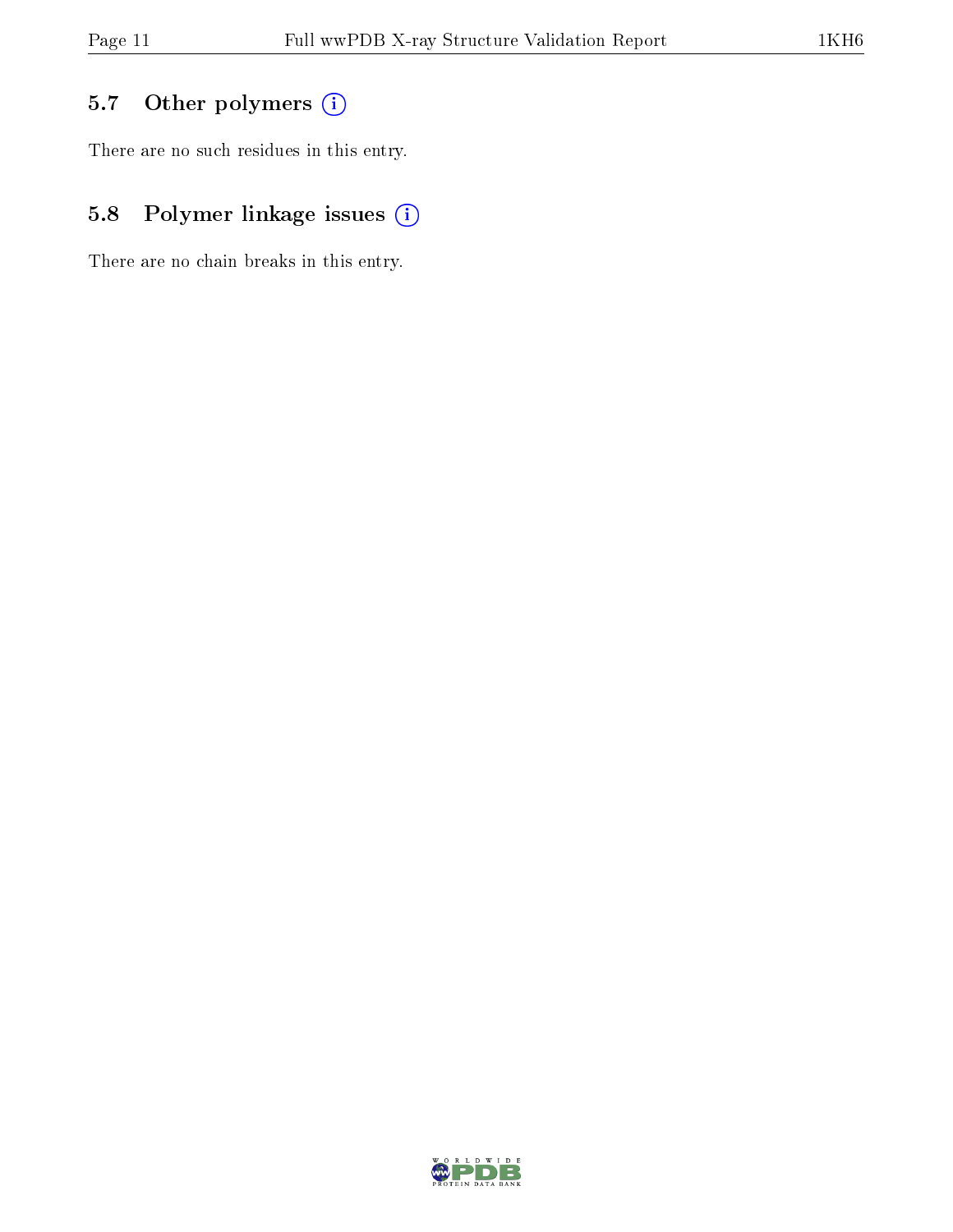## 6 Fit of model and data  $\left( \cdot \right)$

### 6.1 Protein, DNA and RNA chains (i)

In the following table, the column labelled  $#RSRZ>2'$  contains the number (and percentage) of RSRZ outliers, followed by percent RSRZ outliers for the chain as percentile scores relative to all X-ray entries and entries of similar resolution. The OWAB column contains the minimum, median,  $95<sup>th</sup>$  percentile and maximum values of the occupancy-weighted average B-factor per residue. The column labelled  $Q < 0.9$  lists the number of (and percentage) of residues with an average occupancy less than 0.9.

| $\mid$ Mol $\mid$ Chain $\mid$ |            |      |  |  | $\parallel$ Analysed $\parallel$ <rsrz> <math>\parallel</math> #RSRZ&gt;2 <math>\parallel</math> OWAB(Å<sup>2</sup>) <math>\parallel</math> Q&lt;0.9 <math>\parallel</math></rsrz> |  |
|--------------------------------|------------|------|--|--|------------------------------------------------------------------------------------------------------------------------------------------------------------------------------------|--|
|                                | 42/53(79%) | 0.69 |  |  | $\begin{array}{ c c c c c c c c c } \hline \end{array}$ 0 100 100 102, 46, 102, 115                                                                                                |  |

There are no RSRZ outliers to report.

### 6.2 Non-standard residues in protein, DNA, RNA chains  $(i)$

In the following table, the Atoms column lists the number of modelled atoms in the group and the number defined in the chemical component dictionary. The B-factors column lists the minimum, median,  $95<sup>th</sup>$  percentile and maximum values of B factors of atoms in the group. The column labelled  $Q< 0.9$  lists the number of atoms with occupancy less than 0.9.

| Mol | Type | Chain        | Res | Atoms     | $_{\rm RSCC}$ | <b>RSR</b> | <b>B</b> -factors $(\overline{A^2})$ | Q <sub>0.9</sub> |
|-----|------|--------------|-----|-----------|---------------|------------|--------------------------------------|------------------|
|     | 5BU  | А            | 16  | 18/22     | 0.55          | 0.22       | 118, 122, 123, 123                   |                  |
|     | 5BU  | $\mathbf{A}$ | 38  | 21/22     | 0.68          | 0.29       | 32, 39, 43, 50                       |                  |
|     | 5BU  | А            | 44  | 18/22     | 0.74          | 0.18       | 28, 40, 43, 43                       |                  |
|     | 5BU  |              | 26  | 21/22     | 0.77          | 0.20       | 46,50,62,63                          |                  |
|     | 5BU  | A            | 36  | 21/22     | 0.78          | 0.19       | 23, 38, 47, 49                       |                  |
|     | 5BU  |              | 37  | /22<br>21 | 0.78          | 0.24       | 20,32,38,40                          |                  |

#### 6.3 Carbohydrates (i)

There are no carbohydrates in this entry.

### 6.4 Ligands  $(i)$

There are no ligands in this entry.